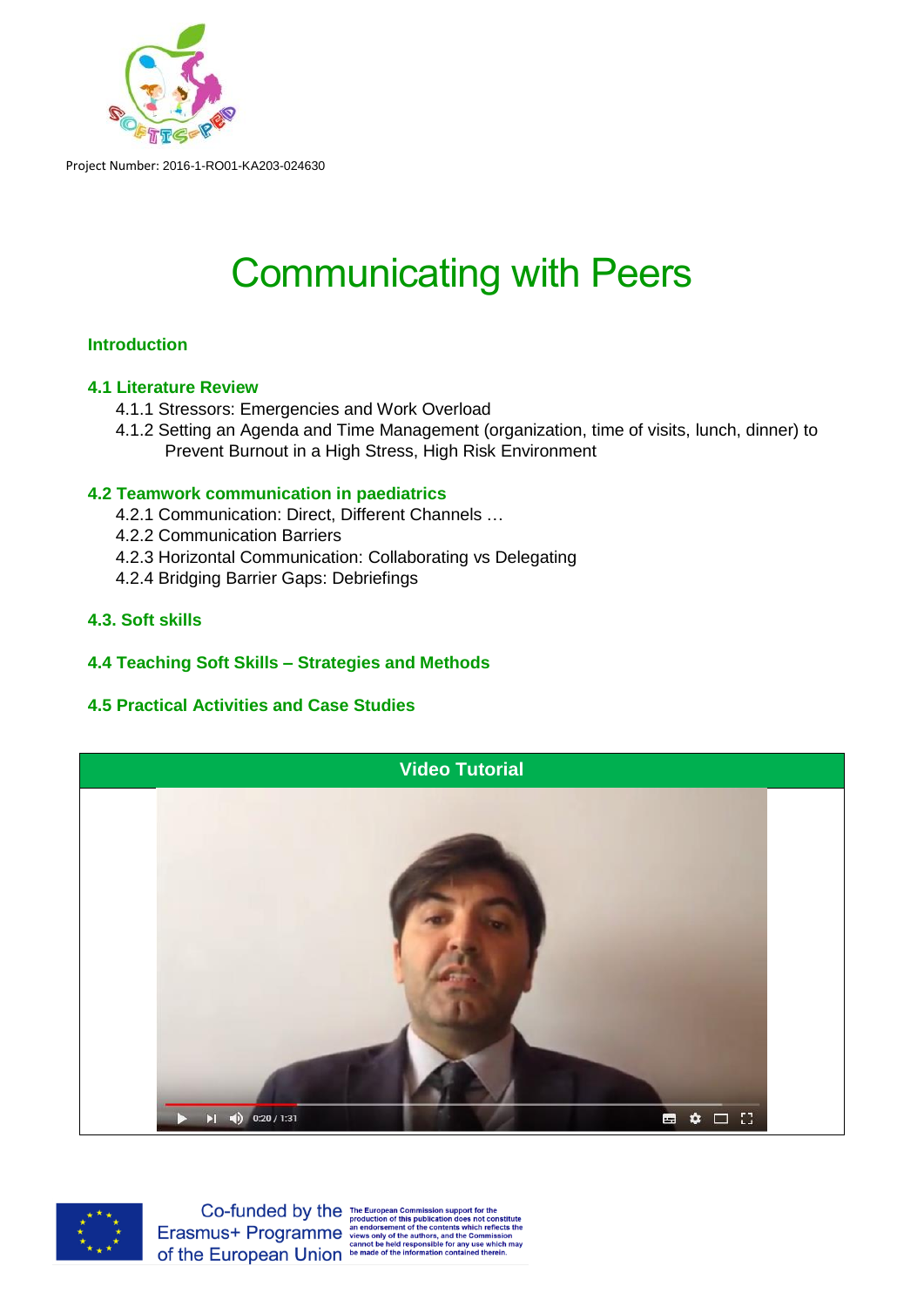

# **Introduction**

Among the most important soft skills for paediatrics teamwork communication constitutes an essential approach to assure patient's and relative's confort and promote a whole quality of care. In this chapter we will focus on specific competences and professional attitude to empower teamwork communication and promote the inclusion of patients and relatives in clinical decision making processes.

# **4.1 Literature Review**

## **4.1.1 Stressors: Emergencies and Work Overload**

Daily work in the hospital carries many responsibilities and, therefore, many headaches. Passing a medical consultation, attending to in-patients, responding to different interconsultations between colleagues, teaching, solving family doubts ... all of them are routines that any medical professional has to deal with. In addition to this, there are times when the population does not help with regard to an overuse of emergency services in hospitals for consultations that are not such urgencies. This is a great loss for the professional who cannot cope with such work overload. If you do not manage to orient yourself properly or to organize or prioritize your tasks, you can end up in what is known as "burnout syndrome". This term is used to describe the consequences of severe stress and high ideals in "helping" professions. Doctors and nurses, who sacrifice themselves for others, would often end up being exhausted, listless, and unable to cope. There are no reliable scientific data about how many people have burnout as it is a condition difficult to diagnose. Its symptoms could be recognised by a feeling of exhaustation, alienation from (work-related) activities and reduced performance.

## **Bibliography**

Kurzthaler I, Kemmler G, Fleischhacker W. Burnout-Symptomatik bei KlinikärztInnen. neuropsychiatrie. 2017;31(2):56-62.

Wurm W, Vogel K. Depression-Burnout Overlap in Physicians. PLOS ONE. 2016;11(3):e0149913.

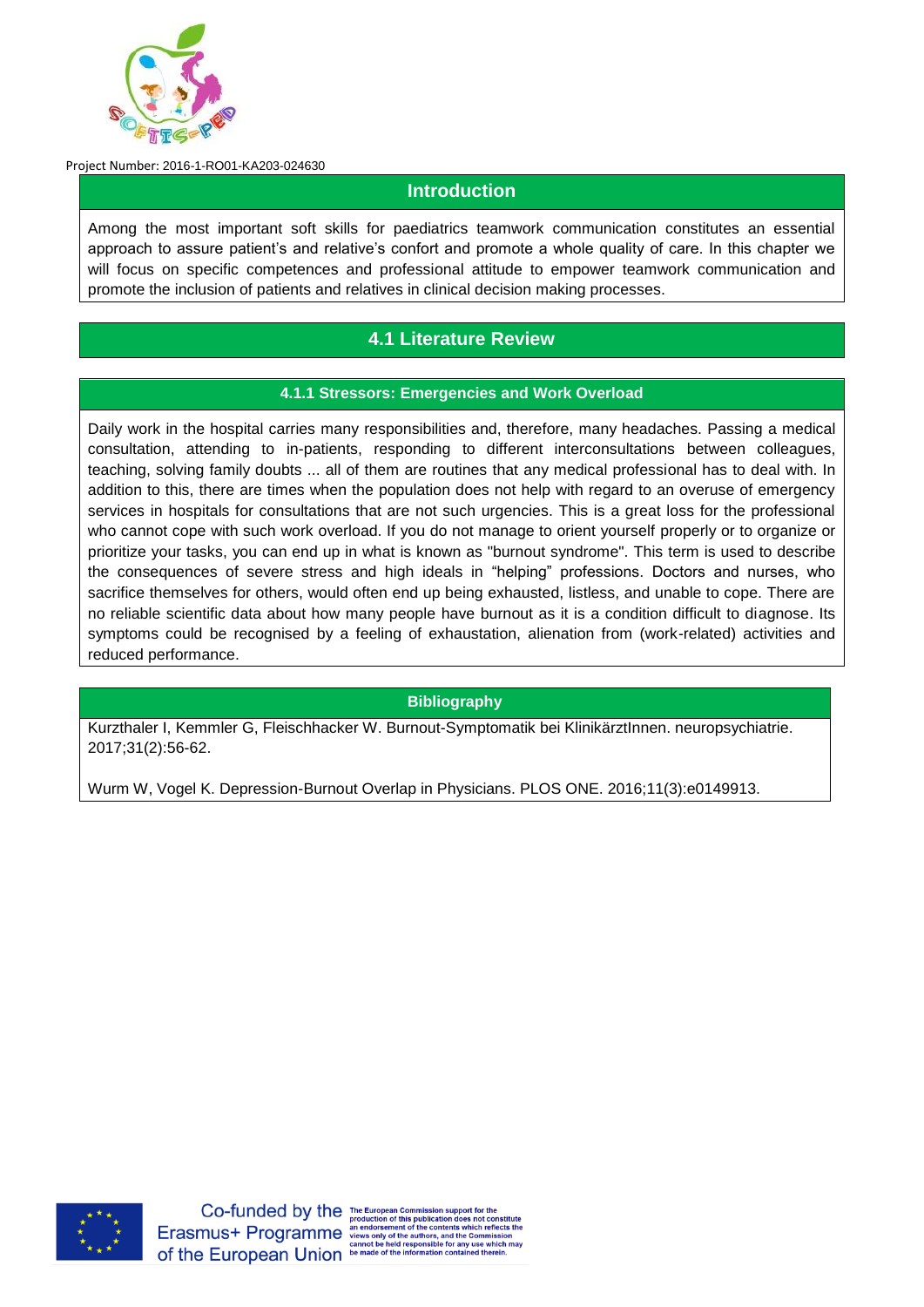

## **4.1.2 Setting an Agenda and Time Management (organization, time of visits, lunch, dinner) to Prevent Burnout in a High Stress, High Risk Environment**

To deal with the problem of healthcare system dynamics, there are options instead of being driven by insanity and ending with "burnout syndrome". The core aspect is the time management to attend effectively the daily obligations without neglecting our own health. We are aware of how difficult is to put it into practice, but there is a good starting point for commencing. First step would be to schedule a timetable to attend medical consultations, for approximately half the working day no matter how many patients attended daily, since patients would also gain in quality of assistance received. It would be good to permit an official halfhour rest period that would allow the staff to have time to eat something in the middle of the morning, as well as to spend some time with colleagues. It would help the professional to resume the work later more efficiently and relaxed .Once the health care activity was resumed, the administrative tasks would be completed and, subsequently, they would be able to evaluate in-patients if they had any, solving needs that may arise in time. In the case of paediatrics, you can take advantage of the good mood that characterizes these patients to use it as a good anti-stress method. At the end of the day, do hang the stethoscope and be sure to disconnect completely from the hospital. You are not a better doctor for devoting all your time to your patients, this is a mistake that many professionals make and it ends up with taking its toll. Like everything in this life, everything works in its right measure.

This is just one example of how to propose a good time optimization during care activity.

**Online Resources**

**Causes and Managemente of stress at work** <http://oem.bmj.com/content/59/1/67> Online article describing causes of stress at work and how to handle it



Co-funded by the The European Commission support for t Erasmus + Programme an endorsement of the contents which reflects the<br>Erasmus + Programme views only of the authors, and the Contents which reflects the<br>through the discussion of the discussion of the contents which reflec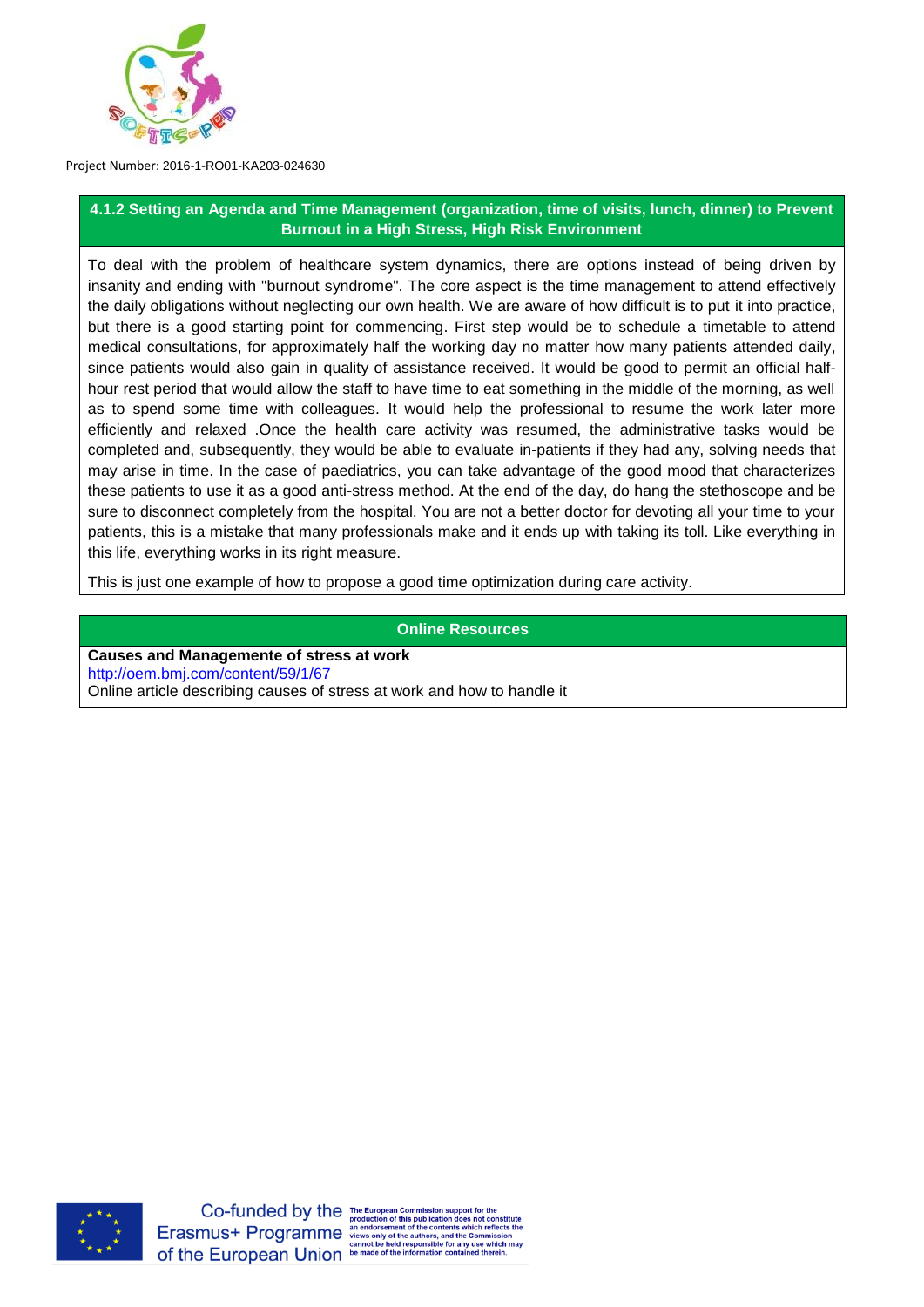

## **4.2 Teamwork communication in paediatrics**

Communication between healthcare colleagues is vital to the proper functioning of the health system, in addition to achieving the greatest benefit for the patient, and the satisfaction of both, the patient and his / her relatives. It does not only include contact with different specialists that encompass the pathology the patient may have, but also with the rest of the people who participate in the care: nurses, watchmen, technicians, cleaners ... All these professionals are part of the same team, and therefore, they should be treated equally.

## **4.2.1 Communication: direct, different channels …**

Oral communication is probably the most used word in the health field. This can be face-to-face (from one individual to another, in person) or by telephone. It should not be forgotten that there is another frequent channel of communication that is written, through interconsultative parties or letters / emails addressed to the different specialists.

- **Oral:** it is necessary to pay attention to different variables such the professional level of the person you are talking to. A resident will not have the same training as an assistant, nor a nurse will be trained in the same areas as a doctor, therefore, we will have to adapt our terms and expressions. It is also important to keep an active listening, making the other person aware of that we are open to their suggestions. It should not be forgotten that there is a "non-verbal" communication: maintaining visual contact, facial expressions, body language, etc ...
- **- Telephone**: in this type of communication there is a lack of non-verbal communication so that it can be a disadvantage on certain occasions, leading to misunderstandings or misinterpretations. That is why it is necessary to ensure that the listener has managed to understand what we want to convey, and to maintain at all times a positive tone of voice that cannot be mistaken with negative connotations.
- **- Written**: the main advantage of written communication is that we can take some time to think about what we want to express and erase what we may think is not appropiate. However, grammar and syntax must be used in a proper way to correctly convey what we want. In the same way, it has to be concise and focused on what is relevant so as not to get lost in the details. One disadvantage is that the response is not as immediate as in oral communication

In any of the existing communication channels you can embrace from the most formal to the more informal styles. Depending on the confidence we have with the other person, or how official the writing / presentation is, we can express ourselves in one way or another. In case of doubt, the formal style is the one that should be used in a professional environment. Even when we embrace a more informal tone, we must never forget respect for the other person, avoiding taking too much confidence.



nts which reflects the rs, and the Com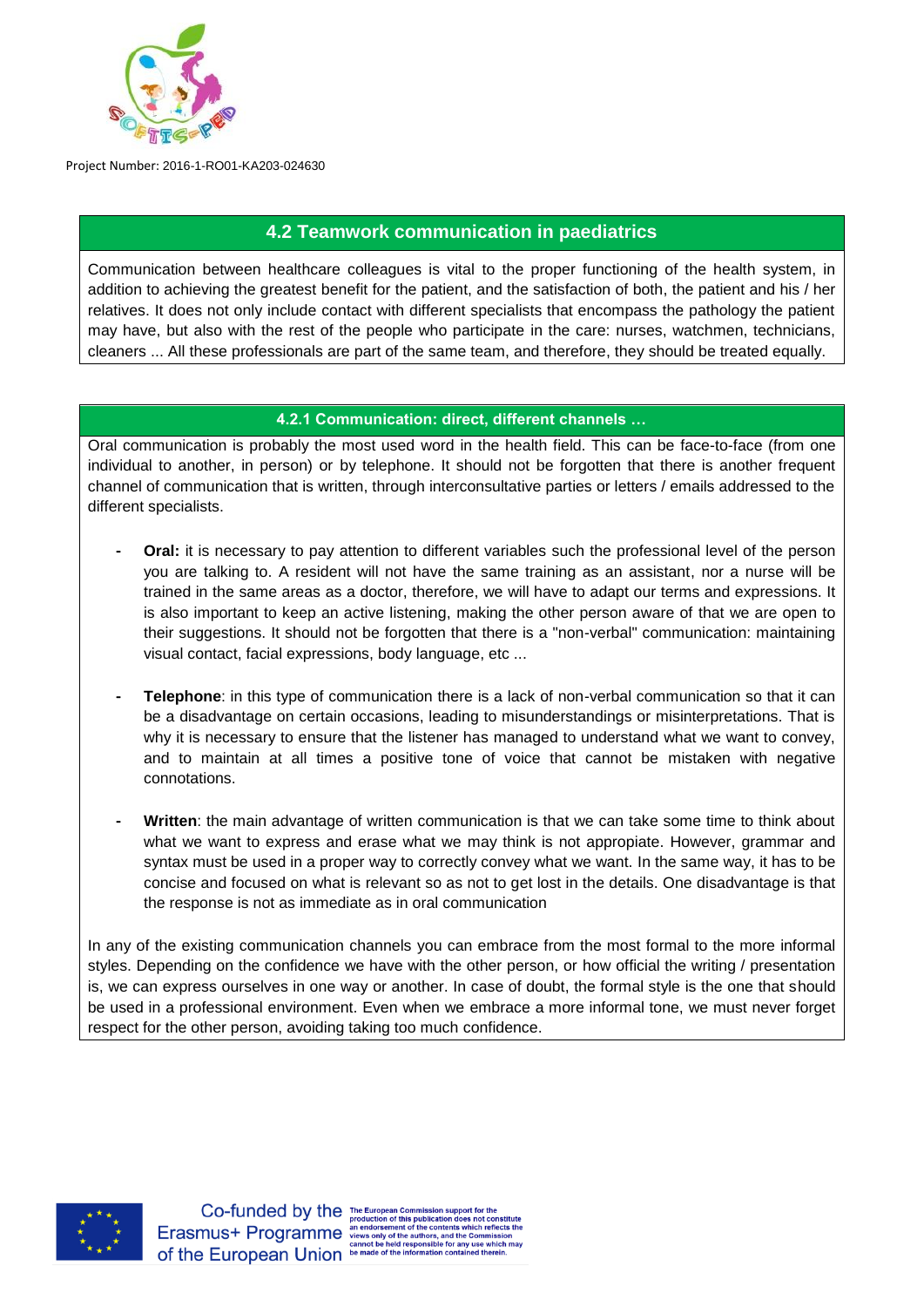

#### **4.2.2 Communication barriers**

"Between what I think, what I mean, what I think I am saying, what I say, what you want to hear, what you hear, what you think you have understood, what you understand, there are eight possibilities of not understanding".

Communication is an act so complex that in many of its various steps there is a possibility of failure. From confusing language to tones or gestures that may lead the recipient to misunderstand our message. Working in the health field involves working with many people with different trainings, personalities, cultures, moods and levels of care (which can be modified by stress or work overload). In the health environment, there is also a clear hierarchy that sometimes prevents the flow of communication because of the fear of disrespecting a superior, or vice versa, because those at the top of the pyramid show an intimidating behavior. Assertiveness is the ability to convince the person in front of us so that we do not impose our point of view aggressively. but still we do not get carried away by what the others think (which would be passive behavior). Finding the right balance is not easy, since you have to handle your feelings, frustrations, knowing well each other, and having enough patience to persuade others. Depending on which country we are, cultural nuances will influence the way we communicate with peers. For instance, in Japan, according to some generations, it is considered rude to look directly into others eyes, while in Western culture it is correct to do so. Likewise, physical contact is better accepted in mediterranean cultures than in anglo-saxon cultures. It is important to know the environment in which we move to avoid misunderstandings. Although we are living in the 21st century and women have managed to match their rights and privileges to those of men, there are still certain traditional sexist behaviors that can be a source of conflict. It is not justifiable under any circumstance to underestimate what a female partner says, and equally we should not underestimate ourselves in case of sexist discrimination. Today, medicine is a profession where women's involvement has been increased, as well as nursing, which has been historically a classically feminine profession. Finally, everyone has a different personality and can influence both positively and negatively in communication. It is not possible to change adults' behaviour, but we can predict their values and reactions. That is the case where assertiveness plays a fundamental role.



Co-funded by the The European Commission support for t Erasmus + Programme an endorsement of this publication does not constitute<br>Erasmus + Programme views only of the authors, and the Contents which reflects the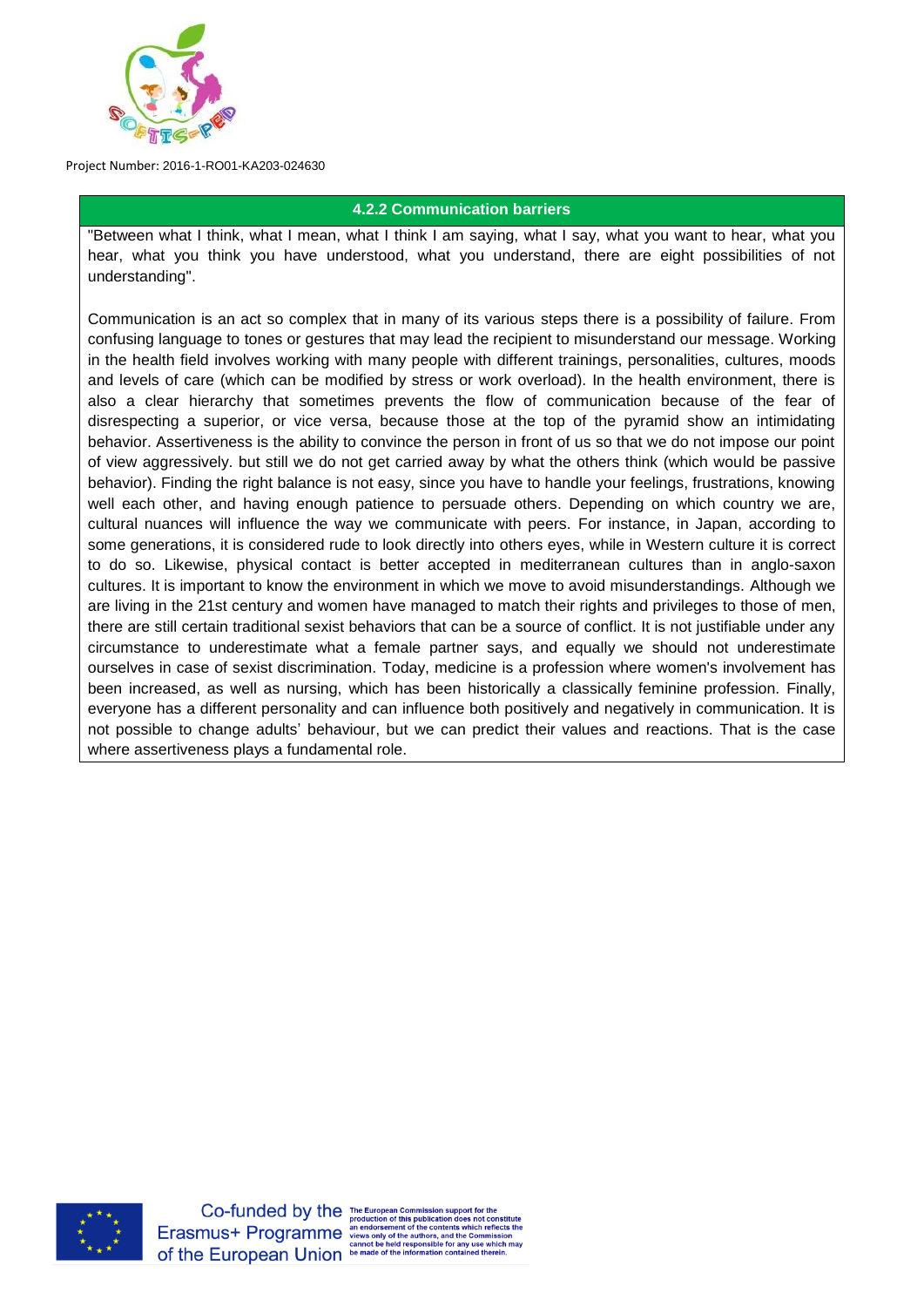

## **4.2.3 Horizontal communication: collaborating vs delegating**

Horizontal communication is the transmission of information between people, divisions, departments or units within the same level of organizational hierarchy. It is sinonimous of "lateral communication". The opposite is vertical communication, which is the transmission of information between different levels of the organizational hierarchy.

It has some advantages such as the decrease in misunderstanding between people working on the same project, making it easier to get efficiency and productivity. It allows employees on lower levels to coordinate directly with each other in the very difficult work of making decisions. Thus, horizontal communication facilitates teamwork in a project with people participating at different levels. It increases job satisfaction and motivation. On the other hand, horizontal communication has some disadvantages. It can be difficult maintaining control whereas horizontal communication is increased. This is, in part, because management can get too much control and power if information flow is controlled. Horizontal communication can also create conflict between colleagues exposed to each other through this process. It is more time-consuming because it needs a double-checking decision making process or to confirm information received. Finally, it may cause a lack of discipline if strict procedural communication rules are not imposed or followed, allowing employees to spend as long as they want to. In relation to the latter, it can also become a problem if collaborating and delegating differences are not well established at the beginning. If there is no any preagreement, people tend to take the easy way and just let the companies work for them (dellegating) when this is not obviously the purpose. The aim is that everybody contributes to the best of their abilities, giving ideas and expressing their own opinion so that everything flows properly (collaborating). In the hospital daily life, there are many examples of horizontal communication. One of the most frequent is the consultation between different specialties to discuss about a patient and the best approach or care givings to help him/her get better. They have to give ideas, expose their experience in managing the sort of patients for what they are consulted. It forces different specialists to agree and collaborate to give the best for their patients3.

**Online Resources**

**Horizontal Communication: Definition, Advantages, Disadvantages & Examples - Video & Lesson Transcript | Study.com [Internet]. Study.com. 2017 [cited 27 July 2017].**  [http://study.com/academy/lesson/horizontal-communication-definition-advantages-disadvantages](http://study.com/academy/lesson/horizontal-communication-definition-advantages-disadvantages-examples.html)[examples.html](http://study.com/academy/lesson/horizontal-communication-definition-advantages-disadvantages-examples.html) It describes what horizontal communication is.



Erasmus + Programme an endorsement of the contents which reflects the<br>Erasmus + Programme views only of the authors, and the Commission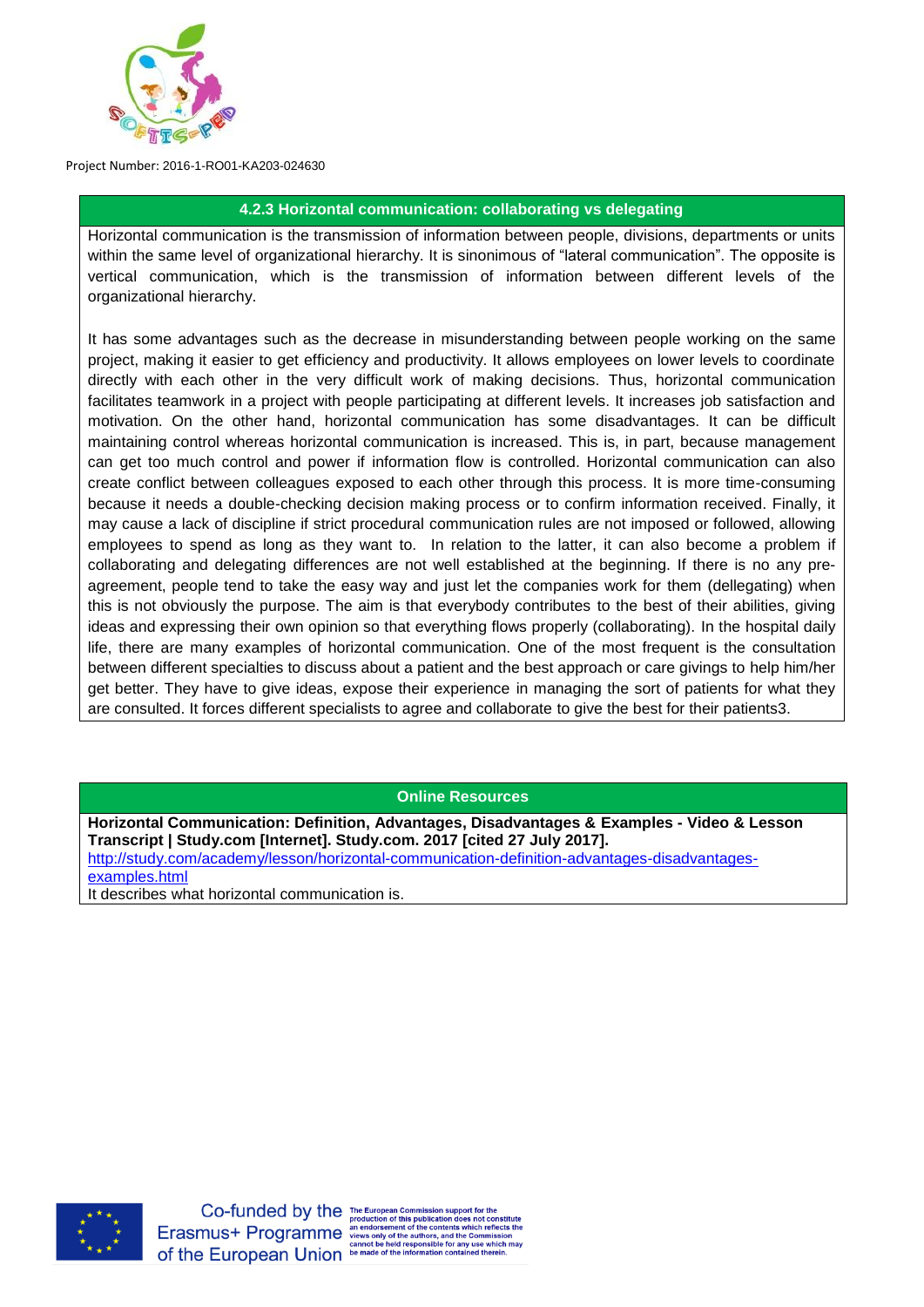

## **4.2.4 Bridging Barrier Gaps: Debriefings**

One of the main difficulties we face is to analyse what can be improved of our daily work, seize the chances we have in our medium to make things different, learn about the mistakes made. We may have the impression that we do not know exactly whether we are doing things right or wrong. In summary, the difficulty to get a feed back of what has been done and if it has been well done. A debriefing is a powerful tool that enables a team to self-correct and enhance their performance. During debriefings, team members **discuss about** recent experiences, what went well, try to **identify opportunities** for improvement, and which is the main goal. It is an attempt to build a common understanding—by clarifying roles, priorities and goals remove the different obstacles we can find in the way, and **reach consistent agreements** about how to ensure future success. Debriefings can be conducted at any time—early in a project, at the conclusion of a work shift, after a key event, or even as a periodic check-in process to stay on track. All the team members can participate, which it is suitable to be guided by a team leader, a consultant or an instructor. A good proposal to make in hospital environments could be to make an effort in organizing debriefings with a certain frequency (for example, monthly) and giving the participants a very accesible material to make their own contributions. One reasonable and feasible way of doing debriefings could be to circulate a tipsheet where everybody can note their worries, notify mistakes detected during the shift, and it should be anonimously done, so that it can be discussed by everybody and all could learn from it. However, a debriefing is not only a tool to discuss about mistakes. It can help to beef up what has been done properly and encourage people to make the best of themselves. In summary, there cannot be progress without analysing mistakes and taking the chance they give us to learn<sup>4</sup>.

## **Online Resources**

**What Is a Debrief?** [cited 29 July 2017] <https://www.debriefnow.com/what-is-a-debrief.html> Use this link to learn a little more about debriefings

## **What is medical debriefing**

## <https://www.gapmedics.com/blog/2015/03/31/what-is-a-medical-debriefing/>

The site offers information about debriefing within a medical field – i.e. reviewing events that can help medical workers improve improve efficiency and provide the best care possible for their patients.



Co-funded by the The European Commission support for t Erasmus + Programme an endorsement of this publication does not constitute<br>Erasmus + Programme views only of the authors, and the Contents which reflects the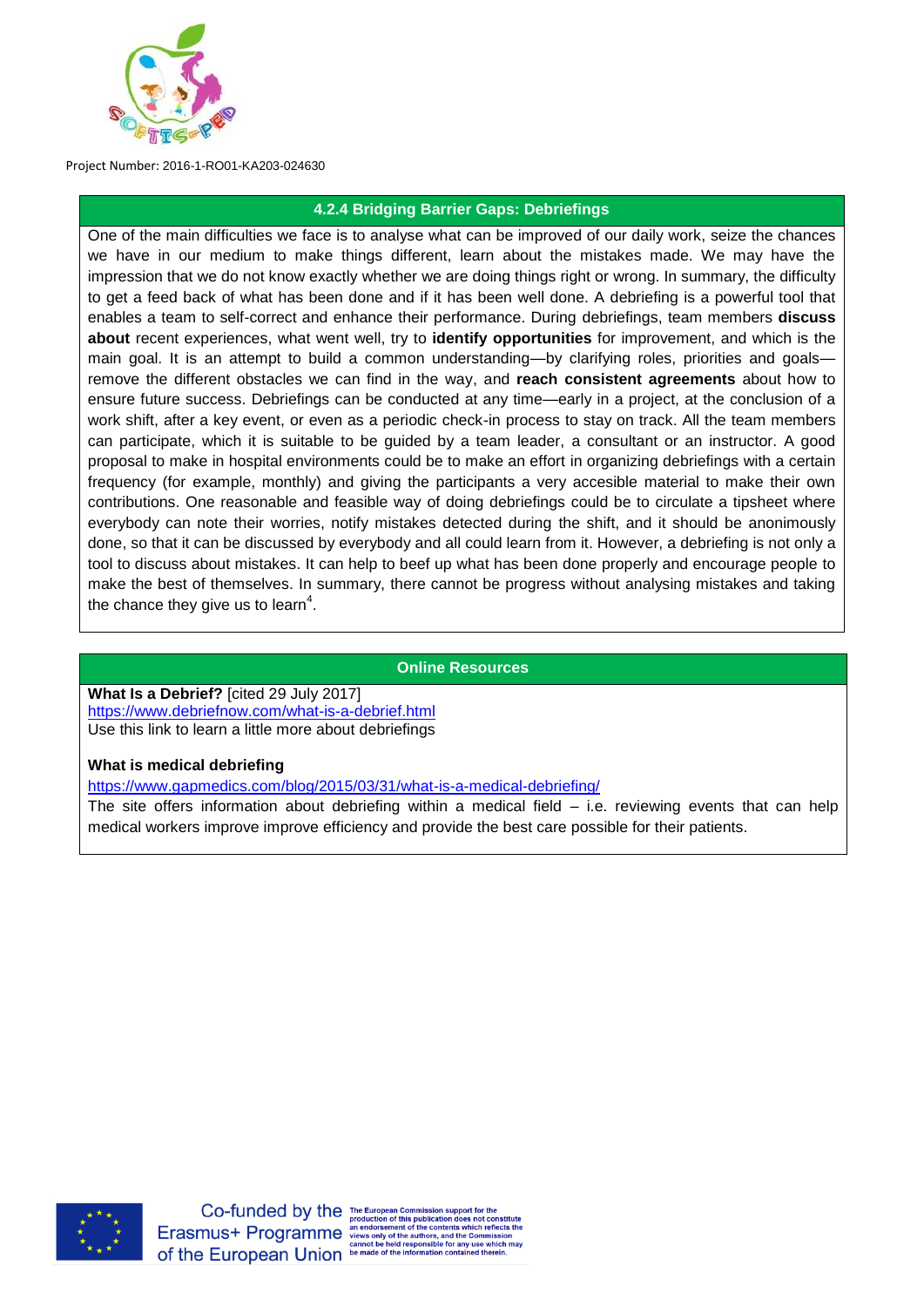

# **4.3 Soft skills**

Regarding the article published by Gibert A. et al, we proceeded to provide a list of soft skills a team leader should have in order to have collaboration and a good teamwork. Some of them are from our own harvest.

- Time management: this person should be good at scheduling a timetable, trying not to make his/her companions " wasting" their time and working more effectively.
- **Quick decision-making**: someone who makes quick decisions when required, always considering the facts and alternatives available
- **Emotional intelligence**: a person able to create a pleasant human environment for work, showing humility, empathy, friendliness, unselfishness. We can also describe this person like someone polite, easygoing … He/she would inspire a strong desire to succeed among team members.
	- o **Resilience**: respond effectively to disappointments and setbacks, receive criticism in a good manner
	- o **Flexibility**: be adaptable and receptive to new ideas, adjust to continuous changing work demands and circumstances
	- o **Persuasion**: gain agreement to proposals and ideas, stand ground in the face of opposition
- **Initiative and creativity**: someone proactive and self-starting, seizes opportunities and acts upon them
- Leadership: people who create the conditions that allow people to grow and do their best. It also includes training and mentoring new and young team members
- **Cultural and diversity awareness**: communicates well with diverse people, shows respect to others opinions or values
	- o **Conformity to social rules:** someone who governs his dress, body language, tone of voice and vocabulary according to the particularity of each situation
- **Building external working relationships:** a person who mantains positive relationships with people beyond his own team, forges useful partnerships with people across other organizations
- **Conflict resolution:** that kind of people who promote harmony and consensus through diplomatic handling and disagreements
- **Inspiring moral trust:** this person shows loyalty within the team, shares information, treats all fairly, keeping his/her word, …
- **Inspiring competence**-**based trust**: inspires confidence in his/her own capacitites and skills, underlying his/her competences and values to others
- **Strategic thinking**: someone able to think at a big level, with a long-term view of the future
- **Assertiveness:** someone who defends his/her rights, expresses his/her opinions and makes suggestions truthfully without agresiveness or passivitiy, showing respect to others
- **Courtesy:** frequently using the words "please", "thank you", "excuse me" in dealing with colleagues and patients

In summary, a good team leader should have as many of these features as posible. These characteristics would be the perfect mixture in order to create a very good environment for work, increase effectiveness and of course make for progress as the aim goal.

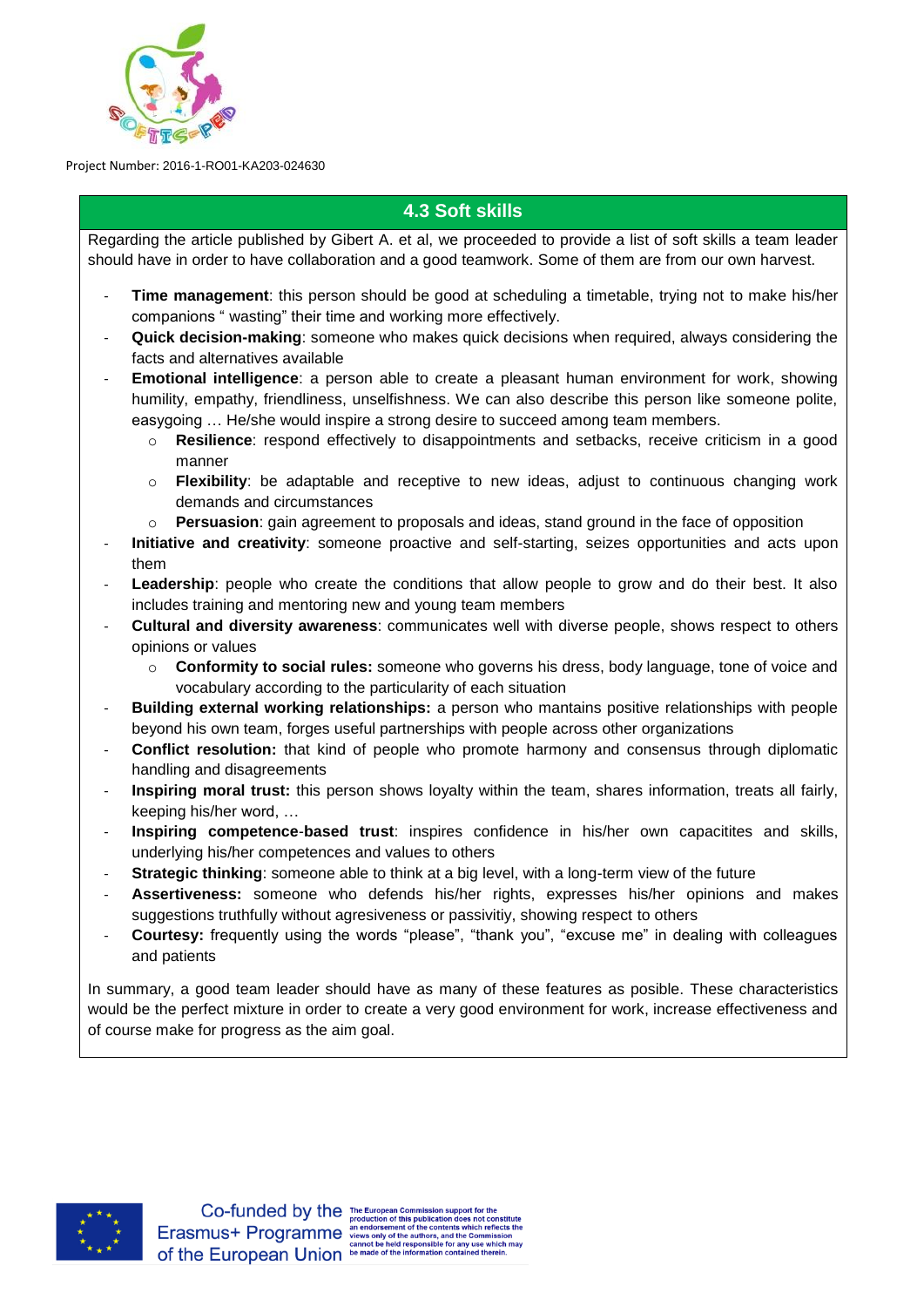

#### **Online Resources**

#### **Soft skills: what you need to know and learn**

<https://www.skillsyouneed.com/ips/barriers-communication.html>

you can use it to learn a little more about soft skills and practice with some examples

## **Bibliography**

Scott J. How healthcare leaders can increase emotional intelligence. Radiology Management. 2013; (Supplement):11-16.

Treem Guerin T. Relationships matter: the role for social-emotional learning in an Interprofesional Global Health Education. Journal of Law, Medicine and Ethics. 2014; (Supplement): 38-43.

# **4.4 Teaching Soft Skills – Strategies and Methods**

Soft skills are behaviors that must be internalized as a natural aspect of a person's repertoire of social skills and character attributes. It requires having opportunities to experience and practice each new skill. Here we describe several methods to work on them.

**- Simulation:** authenticity is both the greatest challenge and the most critical aspect of teaching soft skills. Simulation is able to mimic a business-like purposefulness, confront colleagues with a leader who enforces workplace rules, and provide incentives that substitute for paychecks.

- **Case- based learning:** using clinical cases to aid teaching has been termed as case-based learning. The aim goal is to prepare physicians, nurses … for clinical practice, through the use of authentic clinical cases. It links theory to practice, through the application of knowledge to the cases, using inquiry-based learning methods.

- **Role-playing:** it takes place between two or more people who act out of their roles to explore a particular scenario. You can explore how other people are likely to respond to different approaches; and you can get a feel for approaches that are likely to work, and for those that might be counter-productive. You can also get a sense of what other people are likely to be thinking and feeling in such situation. Thus, you gain experience and self-confidence with handling that situation in real life, and you can develop quick and instinctively correct reactions to such situations.

- **Team-based learning: it** is a collaborative learning and teaching strategy that enables people to follow a structured process to enhance partners engagement and quality of work. It consists of five essential components, with an optional last stage called *Peer Evaluation*.

- **Individual pre-work:** physicians/nurses are expected to prepare themselves by using readings, presentation slides, audio lectures or video lectures so that they can be at the same level of other colleagues in the course.
- **Individual Readiness Assurance Test (IRAT):** once reunited, partners complete an individual quiz called the IRAT, which consists of 5–20 multiple-choice questions based on the pre-work materials.
- **Team Readiness Assurance Test (TRAT):** after submitting the IRAT, all the colleagues form teams and take the same test and submit answers as a team. Both IRAT and TRAT scores count toward the final grade.
- **Clarification session:** is when people participating will have the opportunity to raise points of clarification or question the quality of multiple-choice questions in the tests. Instructors can then

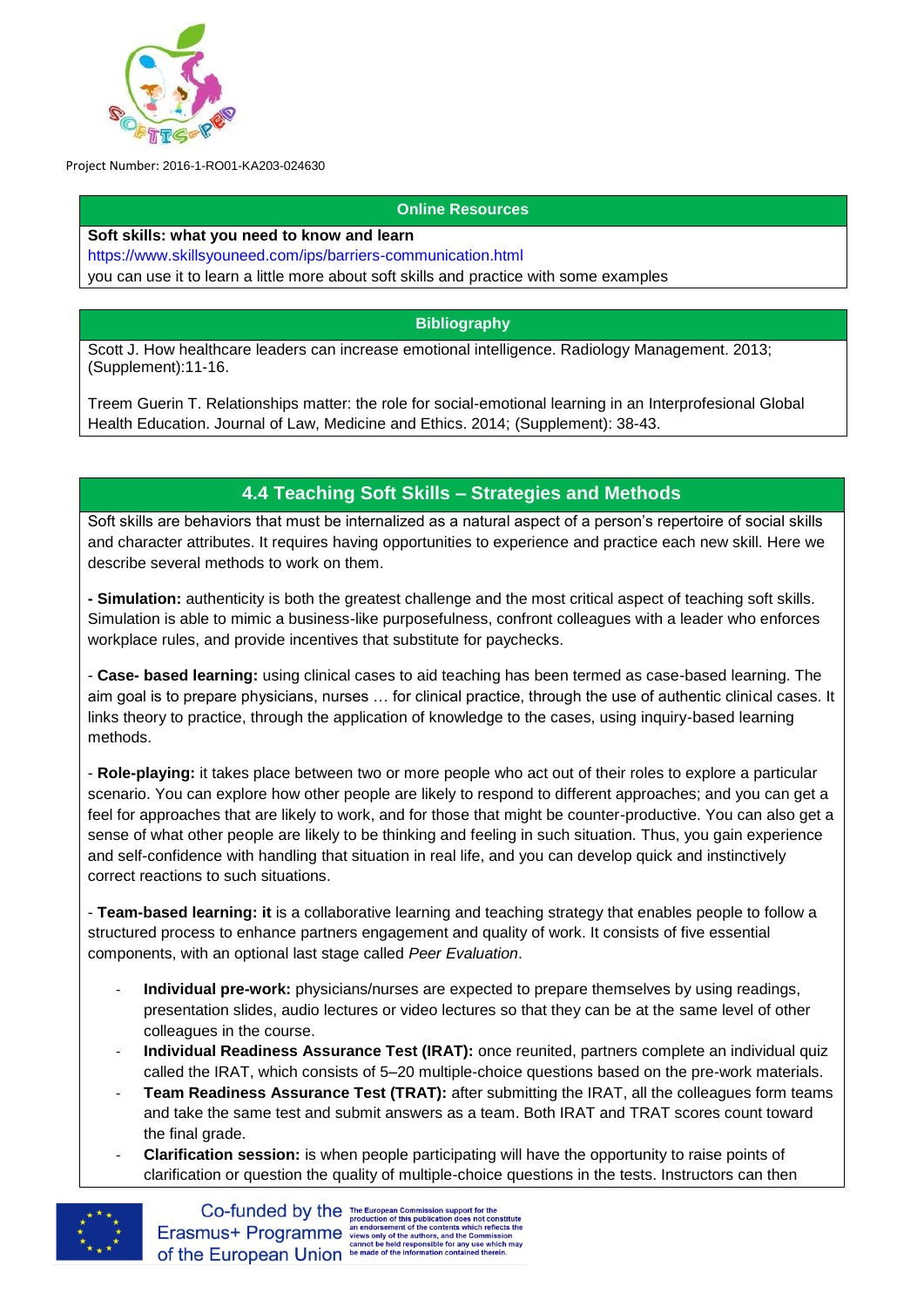

- facilitate a discussion about the different items covered.
	- **Application exercises:** is the final step where, colleagues apply and expand on the knowledge they have just learned and tested. They then display their answer choice in an gallery walk. Instructors then facilitate a discussion or debate among teams.
- **Peer Evaluation:** this is an optional component. At the middle or at the end of the course, some faculty members do a peer evaluation for their teams. Students assess the performance of their team-mates, so they are encouraged to take peer evaluation honestly.

Another possible strategy would be including in what we call restorative practices. Restorative practices are a social science that integrates concepts from a variety of disciplines with the goal of creating healthy communities, repair harm and restore relationships. It includes a wide spectrum of approaches designed to treat everyone involved in a situation with respect. It helps people to understand and to be understood. It includes affective statements and questions, circles, mediation and conferences.

*Affective statements* focus on how actions influence, positively or negatively, on speaker. They help support empathy and understanding between people. It forces the individual who caused the harm to explore how his or her behaviour impacted others.

Some good examples could be:

- I feel frustrated when I have said to run this blood test and it seems like nobody heard me.
- I am proud when we all work happily together
- I feel appreciated when you ask me if I would change anything of the treatment of this patient, before making your decision

*Circles* are defined by their circular shape, use of a circle keeper, and ability for people to speak one at a time and listen to each other. It helps to establish relationships and build connections and also repair harm and rebuild relationships. It encourages people to determine what happened, how everyone was affected and what needs to happen to move forward.

It could be useful for example if there was a mistake in the administration of a medication to a child during a cardiopulmonar reanimation of a newborn. It would be a time for sitting in a circle and talking about what happened, the possible consequences and what could be done so that this would not happen next time (for example: have written down all the doses that could be necessary to use, just in case, so we would not be in a hurry to calculate doses in such an stressful situation)

*Mediation* and *conferences* explore a situation with potential conflict or manage conflicto once it has ocurred (we are talking about *conflict resolution*). The first one brings together two or more individuals who are, or may be, involved in a particular conflict. It is more appropriate for a discrete interpersonal situation. A very daily situation in the hospital could be the organization of hospitalized patients and where to locate this one when nurses of different floors tell you they are up to work and should be the other nurse who should assume the new patient. When multiple people are involved, the conference is the right choice. It allows people to discuss how they were affected and how to repair a situation moving forward. It includes a circle formation, inclusion of everybody involved and a collaborative agreed-upon outcome.



nts which reflects the ors, and the Com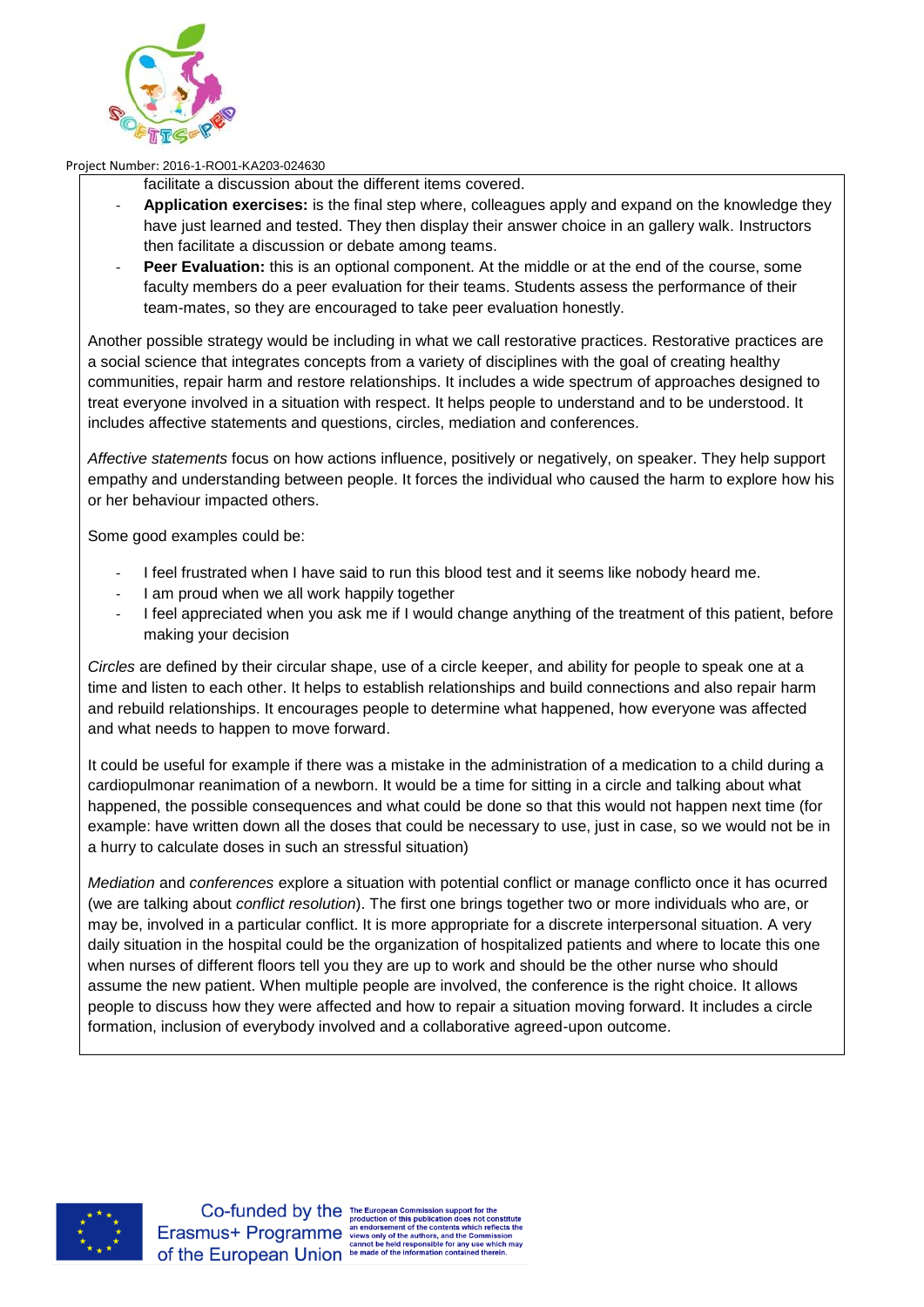

#### **Online Resources**

**Soft Skills Curriculum: The What, Why, and Where:**

<http://www.aeseducation.com/knowledge-center/soft-skills-curriculum/> Use this link to enlarge your knowledge about soft skills

#### **Soft Skills for Leaders of Change in Healthcare**

<http://www.iise.org/details.aspx?id=41718>

In this link you can download a very interesting document to beef up what you have learned in this point

#### **Bibliography**

Gibert A. Teamwork, soft skills, and research training. Trends in Ecology and Evolution. 2017;32(2):81-83.

Majid S, Liming Z, Tong S, Raihana S. Importance of Soft Skills for Education and Career Success.

International Journal for Cross-Disciplinary Subjects in Education. 2012;2(Special 2):1036-1042.

Lazarus A. Soften up: The importance of Soft skills for job success. American Association for Physician Leadership. 2013: 40-45.

Ray J, Overman A. Hard Facts About Soft Skills. AJN, American Journal of Nursing. 2014;114(2):64-68.

Nealy C. Integrating Soft Skills Through Active Learning In The Management Classroom. Journal of College Teaching & Learning (TLC). 2011;2(4)



Co-funded by the The European Commission support for the<br>
Erasmus + Programme an endosement of this publication does not constitute<br>
Erasmus + Programme views only of the authors, and the Commission<br>
State Commission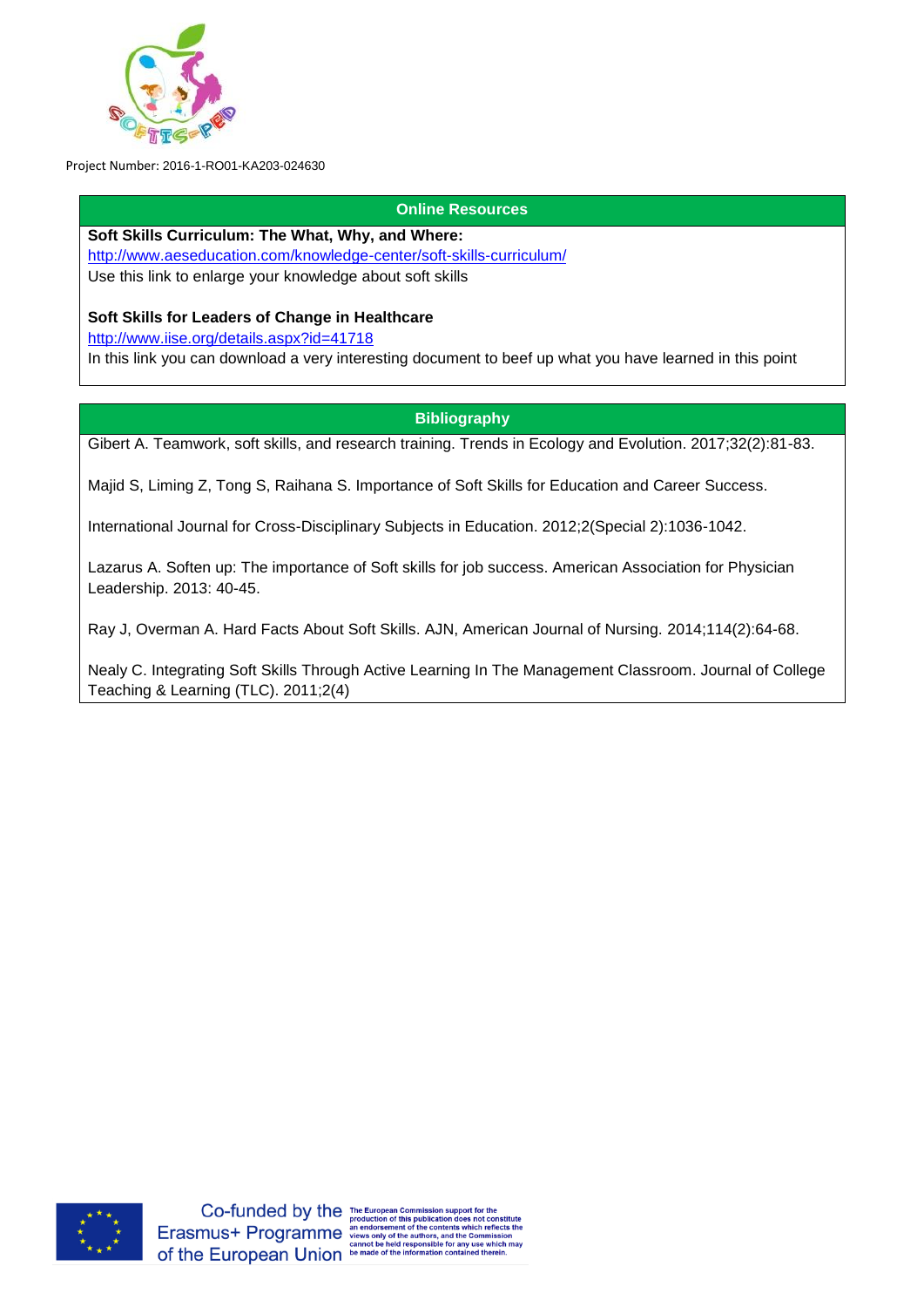

# **4.5 Practical Activities and Case Studies**

The healthcare profession is one tha requires a high degree of emotional labor. Physicians, nurses … are supossed to suppress their own negative emotions in order to display positive emotions towards their patients. It is what is included in emotional intelligence. Here we describe some strategies to help leaders strengthen it.

- **Emotional journal**: it consists in writing down thoughts and feelings about a particular issue. Someone should ask himself/herself questions like "What am I feeling now?" "What circumstances caused me to have this emotion?" "What can I learn from this emotion?". This would help to know you and control better emotions.
- **Meditate daily**: it would help us to gain awareness of how emotions affect particular behaviours. For example: before giving a bad news, physician can take a few moments to take in slow abdominal breaths or take five minutes to be distracted from anything related to work before entering patient's room.
- **Engage in positive visualization**: create a clear mental image of performing at a peak level. It can be used when a physician has to deal with a difficult encounteer with another colleague.
- **Appreciative inquiry**: by thinking of the many positive aspects that are present in one's life, it will bring a sense of encouragement and energy to perform at an even higher level.
- Think before acting: the emotional brain receives stimuli quicker than the rational brain. So it is recommended to delay responses so that the rational brain can strategize the best way to handle a problem.
- **Empathetic listening**: a synonimous could be active listen. This means to notice verbal and nonverbal emotional clues so that you understand what an individual is really saying. With a patient, when you are giving him/her one important information sometimes it is difficult to realize if they understood what you were saying. We can use validation questions after asking for some feedback like: "Did I hear you say …?", "Is this what you mean …?" Empathetic listening is highly valuable because it offers the most accurate data of the situation.

## **Practical Activities**

**Parents Who Do Not Want to Vaccinate their Son** *<http://softis-ped.pixel-online.org/files/training/IO2/4/PracticalActivity1.pdf>*

**Organization in the Hospitalization (Working with Nurses)** *<http://softis-ped.pixel-online.org/files/training/IO2/4/PracticalActivity2.pdf>*

**Discussing a Decision with Nurses**  *<http://softis-ped.pixel-online.org/files/training/IO2/4/PracticalActivity3.pdf>*

**Change of Respirators in the UCIP** *<http://softis-ped.pixel-online.org/files/training/IO2/4/PracticalActivity4.pdf>*

**Suspected abuse of a Child in the Emergency Department** *<http://softis-ped.pixel-online.org/files/training/IO2/4/PracticalActivity5.pdf>*



Co-funded by the The European Commission support for the<br>Erasmuss Interaction does not constitute<br>Erasmuss + Programme since an endorsement of the contents which reflects the<br>second to the authors, and the Commission CLASITIUST Programments of the authors, and the Commission<br>Of the European Union be held responsible for any use which may<br>of the European Union be made of the information contained therein.